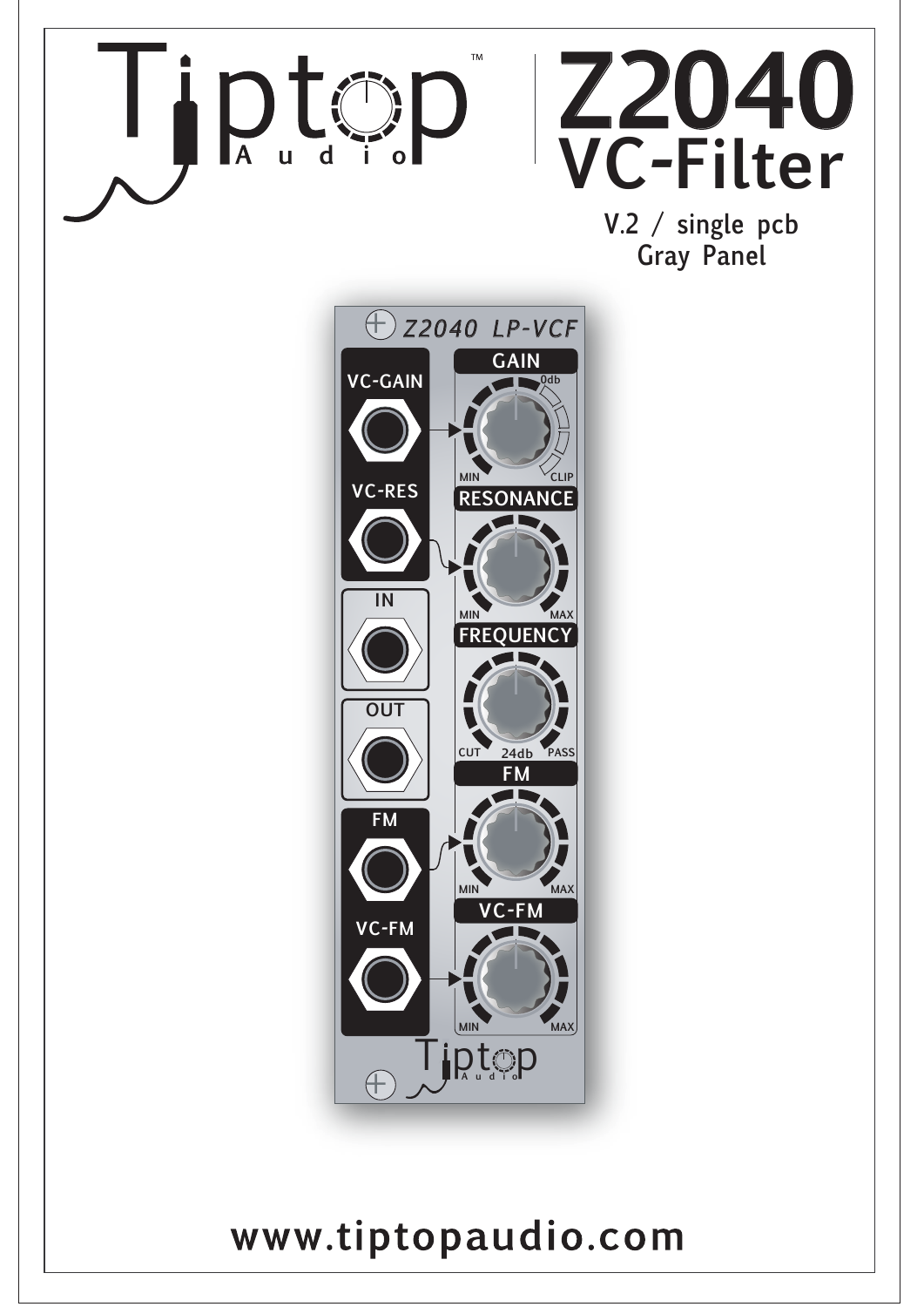Tiptop Audio 2009 All Rights Reserved

### **MADE IN THE USA**

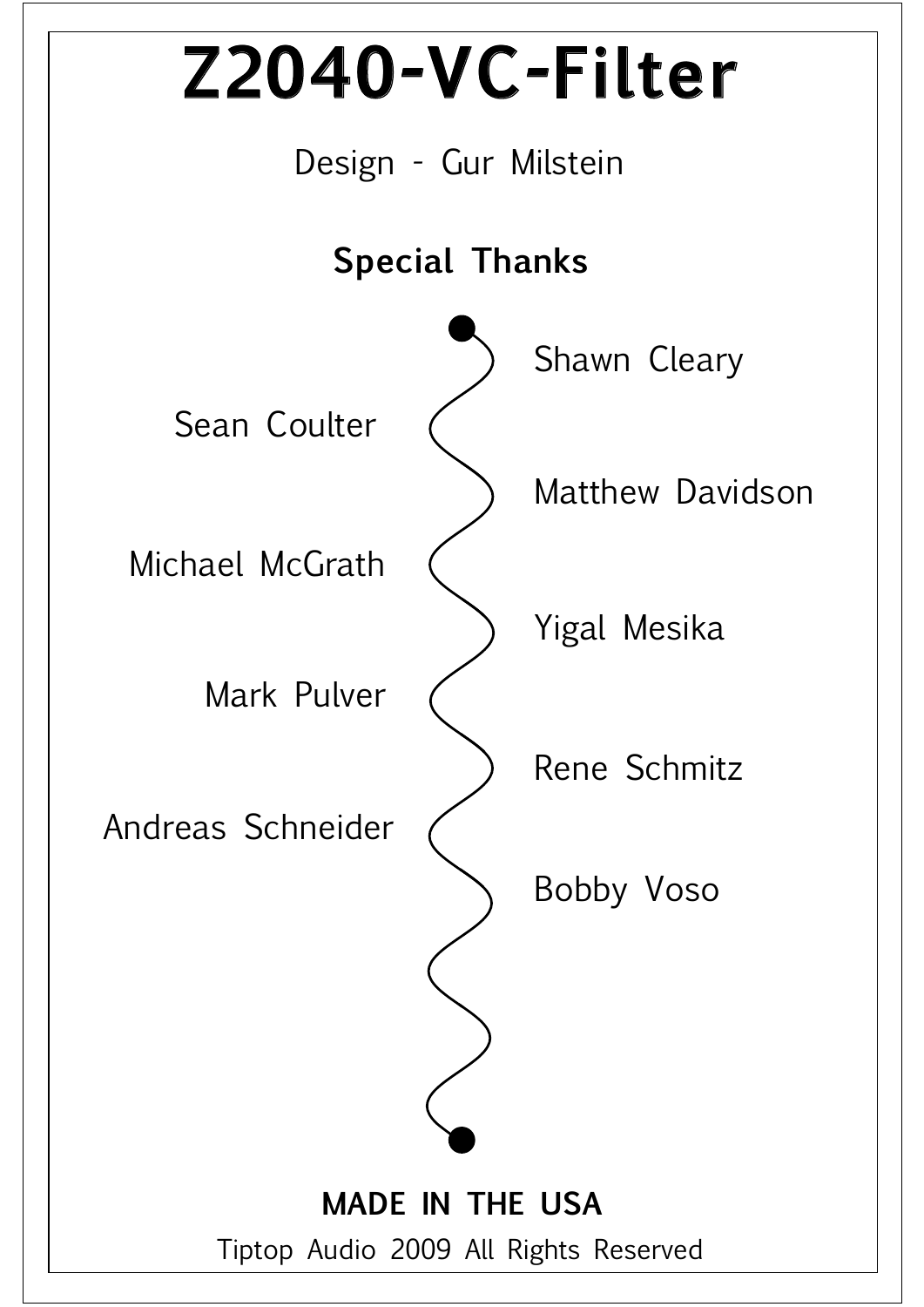### **Welcome.**

This quick start guide provides an introduction to the operation of the Z2040 VC-Filter. The Z2040 4-Pole VCF is an enhanced version of the famous SSM2040 filter chip. Both the Z2040 and the SSM2040 are based on a discrete circuit design covered by a US patent assigned to Oberheim Electronics in the 70's. Although the Z2040 is inspired by this design, the Z2040 is not designed to be an exact reproduction of the SSM2040 sound. The Z2040 significantly extends the capabilities of this vintage sound.

In this manual we will go over the additional features and characteristics of the Z2040.

## **Understanding the Gain knob and the configurable VCA:**

The Z2040 provides an Audio VCA that can be configured at either the Input or the Output of the Filter. The Z2040 comes with the VCA configured at the Input. On the green printed circuit board are three headers which are used to configure the VCA position. Here are the three configuration: **1 ) VCA disable: Remove TOP jumper. 2 ) Input VCA: (see Fig. A)**

(cont. on pg.4)

**3 ) Output VCA : (see Fig. B)**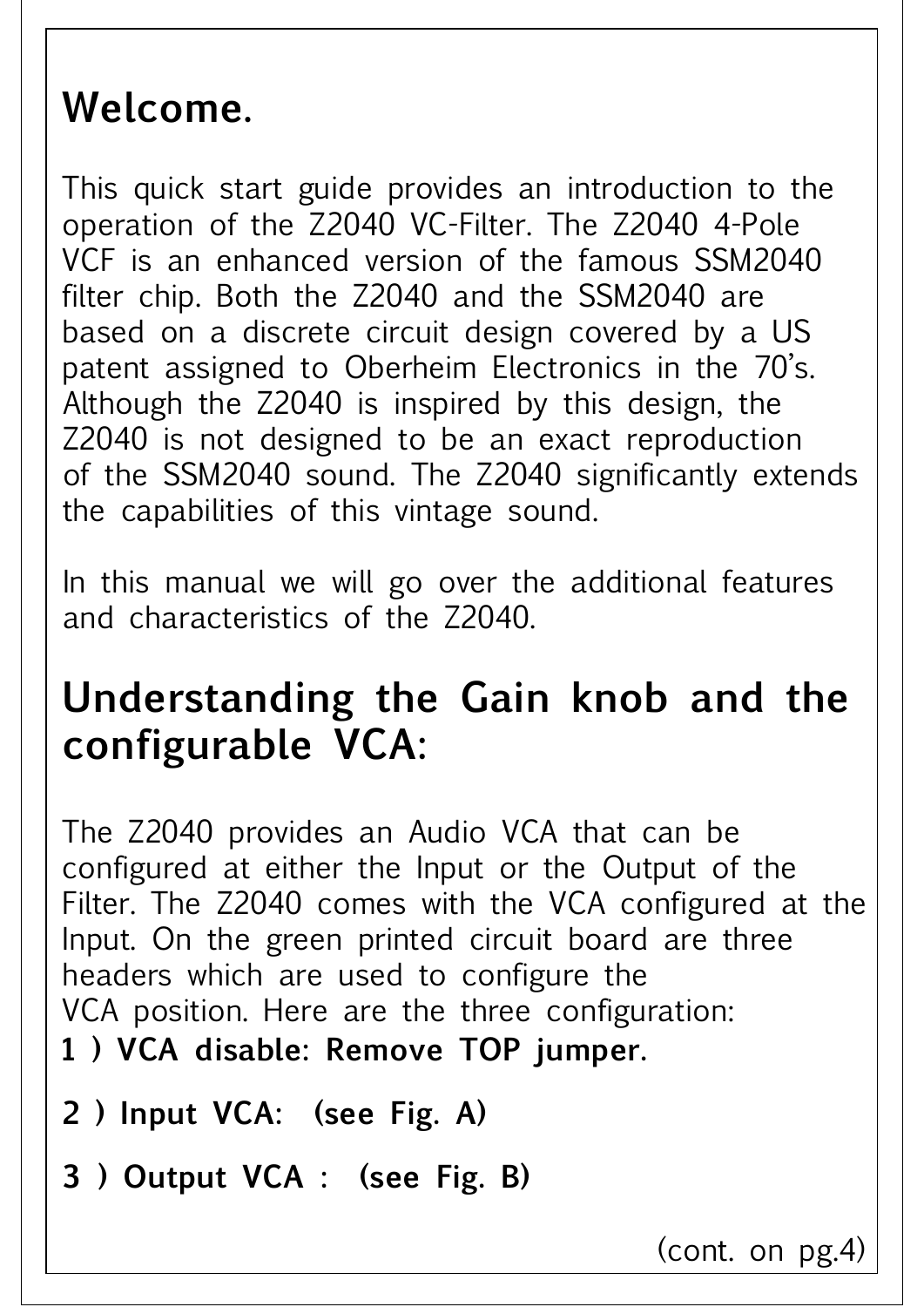





Fig. A

pre

pre post

post

set jumper on two pins

this jumper is set on top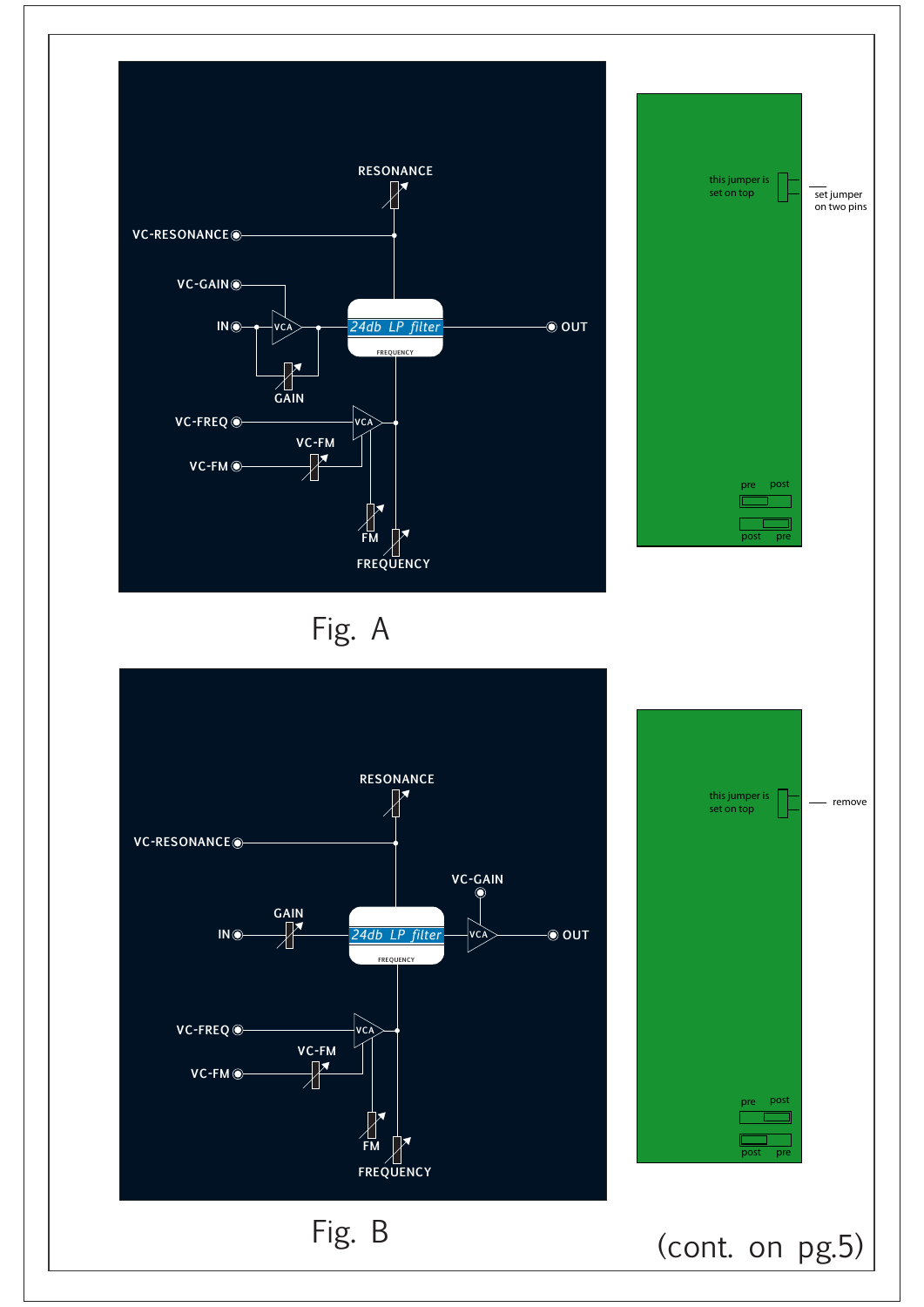*Please Note: When the VCA is configured to filter output it will block the sound, only by applying a CV to the VC-Gain input will it open the VCA for sound to pass through.*

The front panel Gain knob functions totally independent of the VCA and only sets the input Gain regardless of the VCA position (VCA on Input or output). When the VCA is configured to the Input then the audio from the VCA and from the Gain Knob are mixed together. When the VCA is configured at the output the gain knob affects only the input, the idea behind that is to, the idea behind that is to maintain control of the Input Gain even if the VCA is set to the Output.

## **Understanding the Z2040's unique gain stage:**

The following describes the behavior of the Z2040 at three different positions of the Gain knob:

### **MIN - just before 0db:**

In this range the Z2040 will sound and behave similarly to the SSM2040 filter chip. The ratio between resonance and input signal is set in a similar way to that of the original SSM2040. This means the Input signal's volume will drop when Resonance is increased. This range has a low distortion and will reproduce the "sweet" sound of the SSM2040.

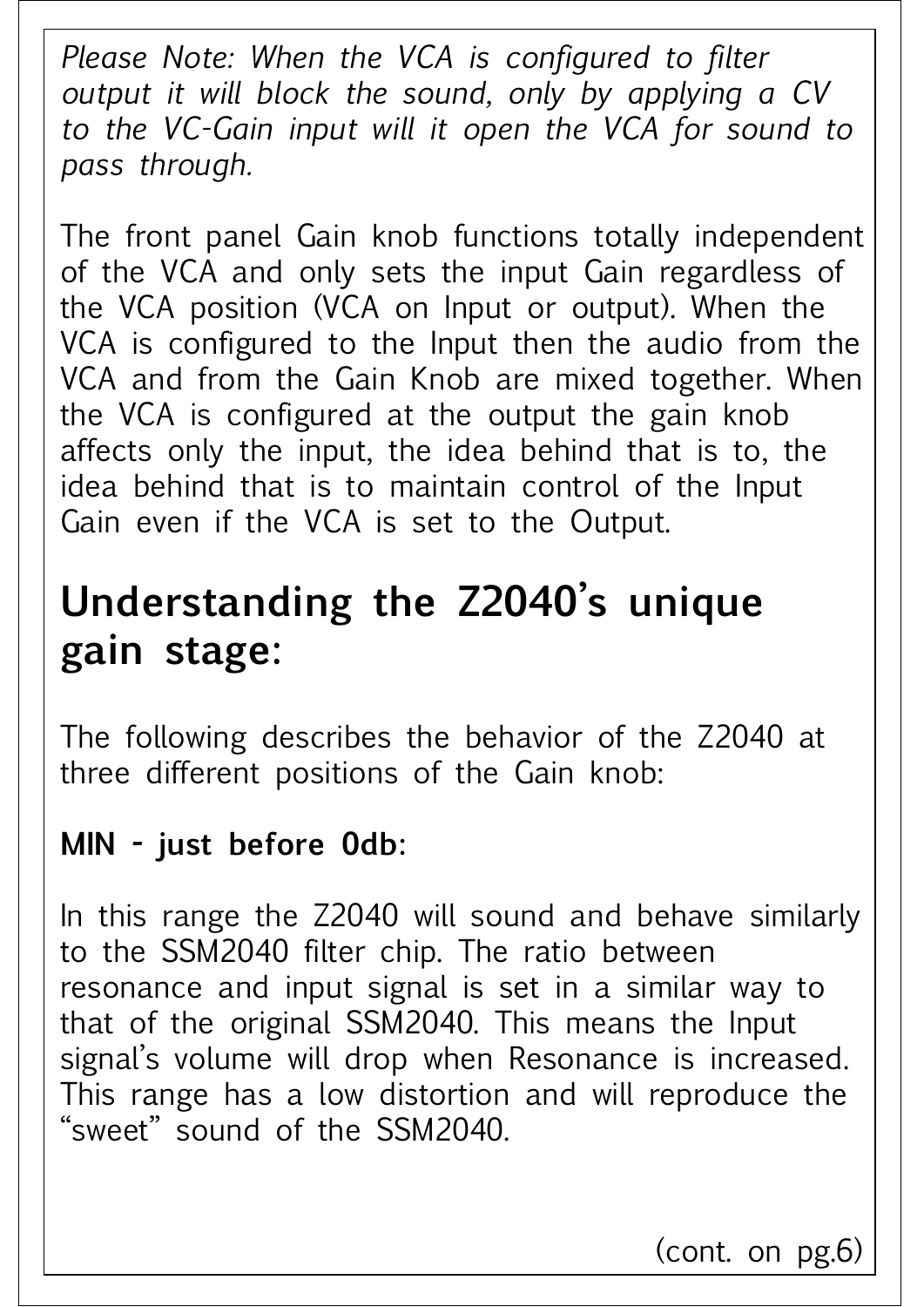#### **0db:**

In this spot the unique resonance-gain-compensation circuit will kick in, providing a gain compensation of the input signal as the Resonance is increased. This gain compensation loop dramatically reduces the drop in volume of the input signal when the Resonance is increased, in turn, producing resonating sounds with additional "punch."

### **Just past 0db - MAX:**

This range causes the Z2040 to behave in a non-linear fashion which can result in some very interesting sonic results.

In this range any sound wave with a magnitude of 10Vp.p (Z3000 waveforms, for example) will be clipped by the filter core. This clipping will get deeper as gain is increased. This kind of filter core clipping is soft and smooth and will add harmonics to the incoming sound.

When the Resonance is increased in this range the output gain (volume) will increase as well, and at maximum settings will output a signal of up to **21Vp.p**!!. This special feature is inherent from the structure of the resonance-gain-compensation and will cause the Output to add additional clipping and distortion to the filtered signal and the resonance sine shape. The Output signal amplification adds a 'hard' sound clipping by driving the Output Op Amps to their rails. This high gain could also prove useful to drive other modules following the Z2040 in the signal flow to make them distort and clip the signal even further.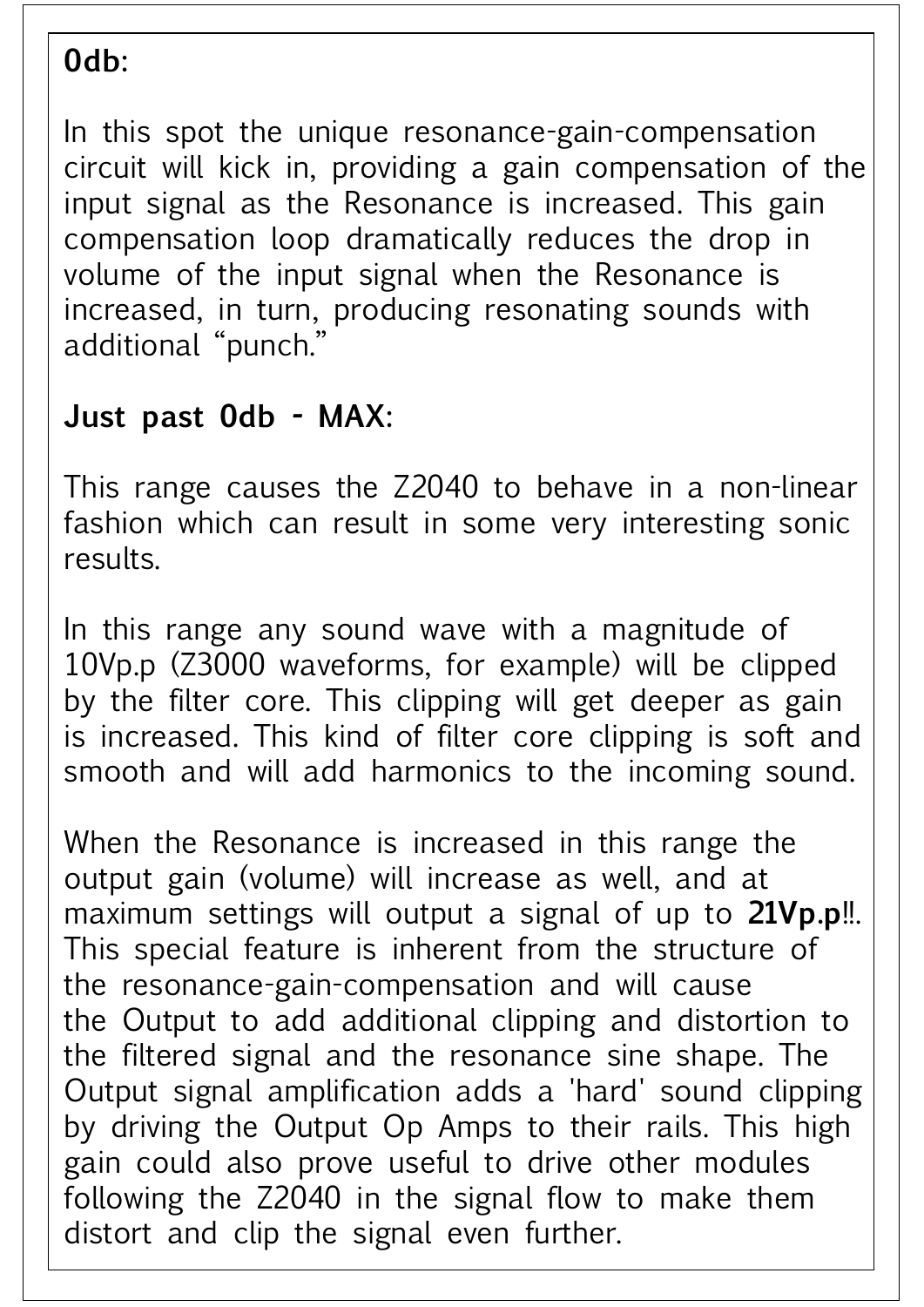## **Understanding the VC-FM:**

Most VC-filters have a CV input to sweep/modulate the cut-off frequency, in the Z2040's case this input is labeled FM (Frequency Modulation). The Z2040 adds a unique feature providing the ability to modulate the magnitude of the FM signal by another signal, this is done by placing a VCA on the FM line. This simple yet effective structure provides a variety of modulation tricks. The most common use will be to modulate the magnitude of an Envelope or an LFO with another Envelope and/or LFO. On the other hand, modulating the FM signal using Audio waveforms will add harmonic content to the FM signal. (see fig. C)

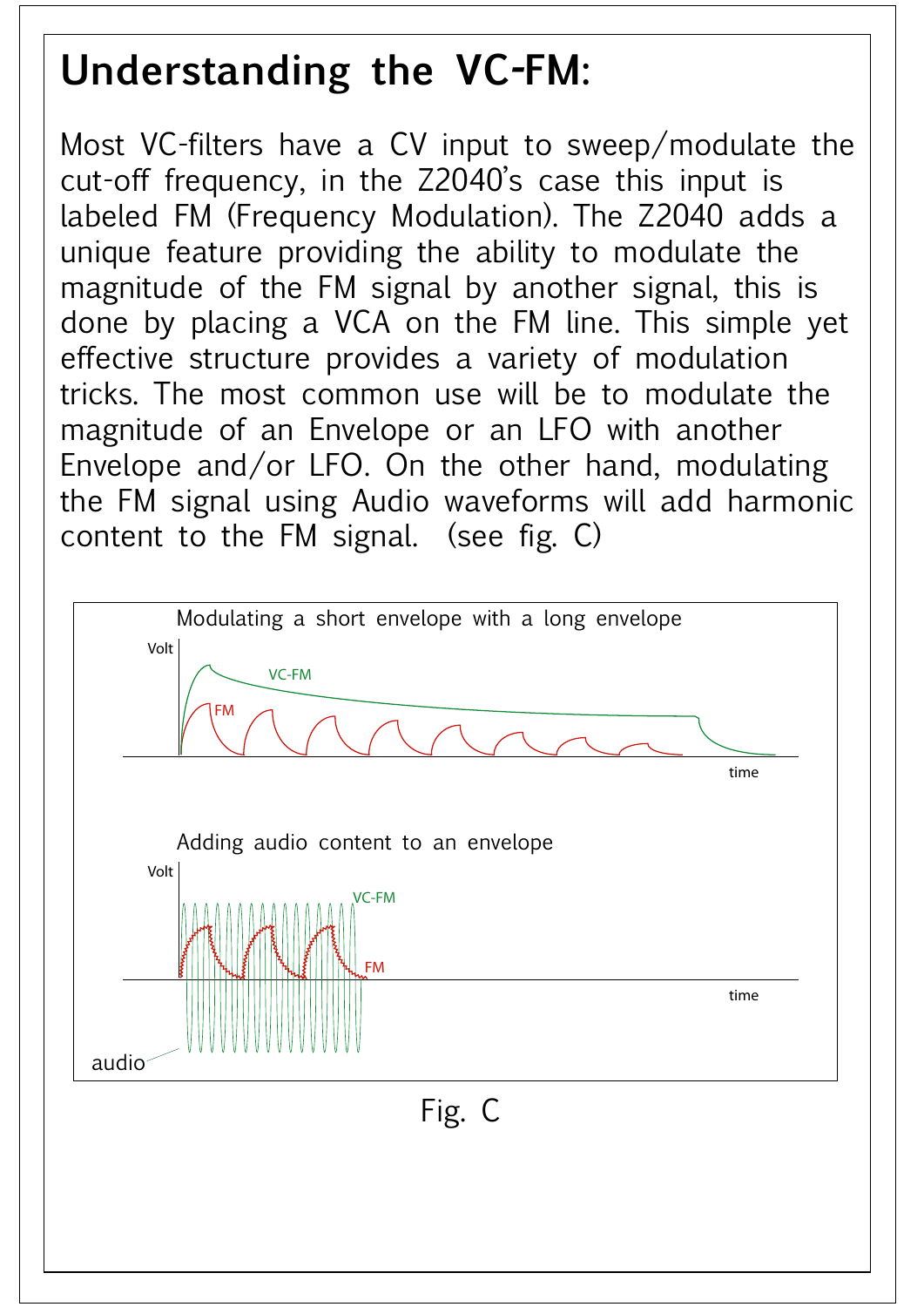## **Self Oscillating:**

The Z2040 can be used as a pure Sine wave Voltage Controlled Oscillator. With no signal on the input and the Resonance knob at maximum the Z2040 will oscillate a very low distortion sine wave. Although the Z2040 does not provide an exponential 1V/Oct input, the Z2040 will track precisely over about 7 Octaves using MOTU Volta calibration. Modulating the VC-Resonance and/or the FM inputs in self oscillation will transform the sine wave and add harmonics.

# **Specification:**

Resonance / VC-RES:

The Resonance knob sets an offset to the VC-RES.

```
Input impedance = 10K Ohm
```

```
Input range: +/-2.5V^*
```
FM / FM-IN:

The FM knobs attenuates the FM-IN

#### Input impedance  $= 220K$  Ohm

```
Input Range: +/-2.5V^*
```
(cont. on pg.9)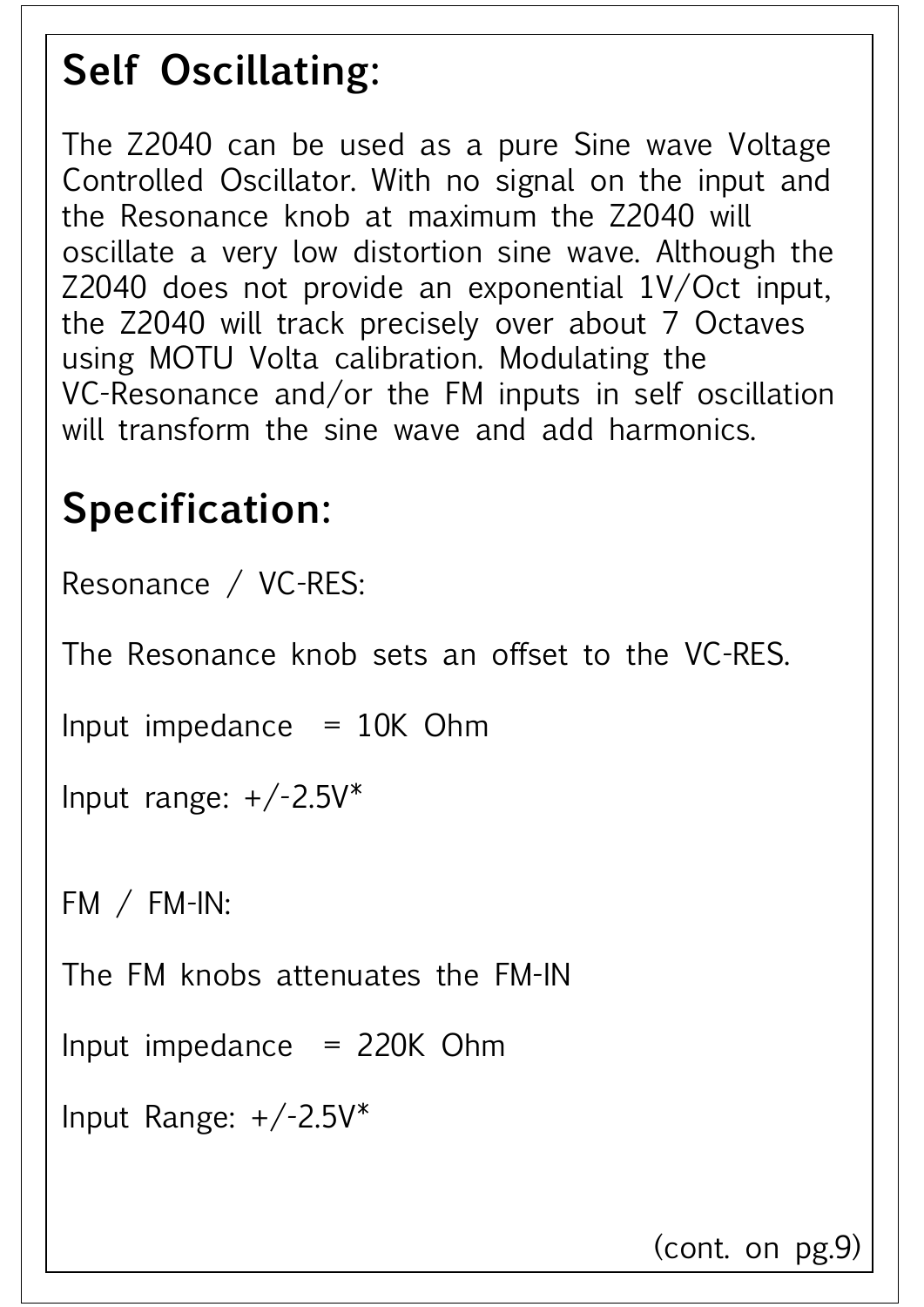```
VC-FM / VC-FM IN
```
The VC-FM knob attenuates the VC-FM IN

Input impedance: 22K Ohm

```
Input Range: +/-2.5V^*
```
Gain / VC-Gain

Gain knob sets the input gain to the filter regardless of the VCA position.

Input impedance: 30K Ohm

Input Range: +5V\*

#### \* Powering the  $Z$ 2040 from  $+/-15V$  is supported, some slight variation in control range may occur.

\* Input range is not limited and can exceed these values

Impedance:

Audio In: 35K typical, 10K at maximum gain

Audio out: 220 Ohm

Power :

#### $+/-12V$  +/-15V  $*$